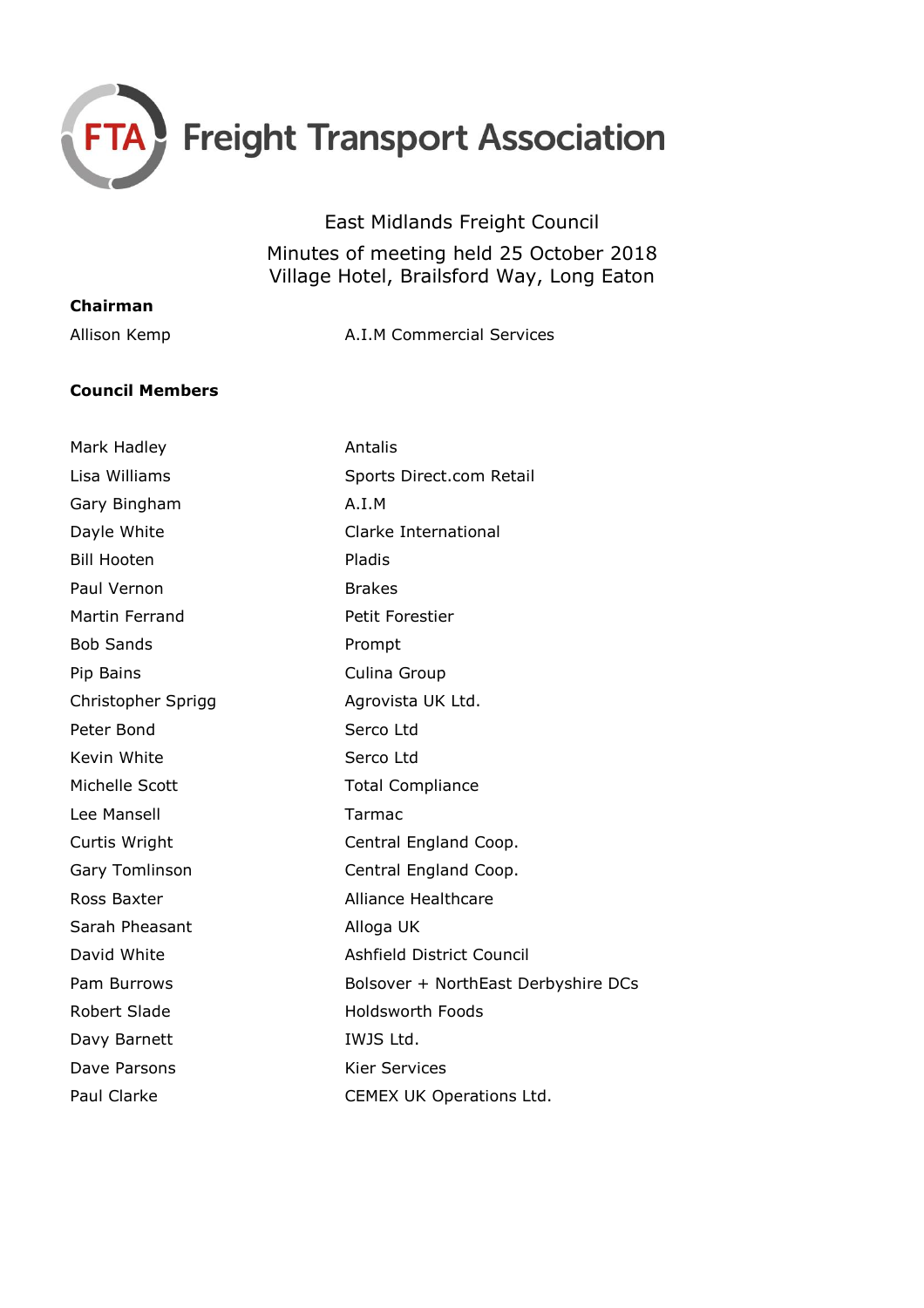## **Guest Speakers**

Paul Davison Amanda Mushing AECOM Highways England

# **FTA Staff**

Chris Yarsley Jim Mower Ally Salter Alisa Watson Sally Gilson

## **Apologies and Minutes**

Apologies were entered and the Minutes of the last meeting were taken as tabled. The meeting was reminded about the FTA's policy on conduct of meetings.

## **Matters Arising**

Council was given a report on discussions at the 5 July 2018 UK Council.

## **Secretary's Report**

Council was updated on developments under the following points:

- FTA internal plans for Councils Council was given an update on the new look Policy Report and also on future plans for the organisation of meetings.
- Brexit –FTA reported on the latest developments on Brexit.
- Clean Air Zones FTA gave members an update as to the latest developments across the UK with the introduction of CAZs in different cities.
- Industrial Strategy Members were given an update on FTA submissions to two consultations as part of the Industrial Strategy: Future of Mobility, and The Last Mile.
- Severn Crossing Members were updated on the decision to remove tolls from the crossing in December 2018.
- Trailer registration and Driving Licences FTA updated members on the latest news regarding how to apply for registration documents for trailers and also on the possible need to apply for International Driving Permits for driving licence recognition post Brexit.
- Budget 2018 Members were updated on the latest news, including the confirmed freeze on fuel duty rates.

## **Presentation from AECOM/Highways England**

Members received a presentation from AECOM/Highways England (HE) on their 3yr stakeholder engagement project. There is a keen desire to increase the level of professional knowledge of the freight sector within HE, complementing the already existing knowledge of the industry that is held by HE Traffic Officers at the roadside.

HE is keen to engage with both operators and drivers to understand the freight industry's need for the infrastructure in terms of road network but also MSAs and driver facilities available along the roadside.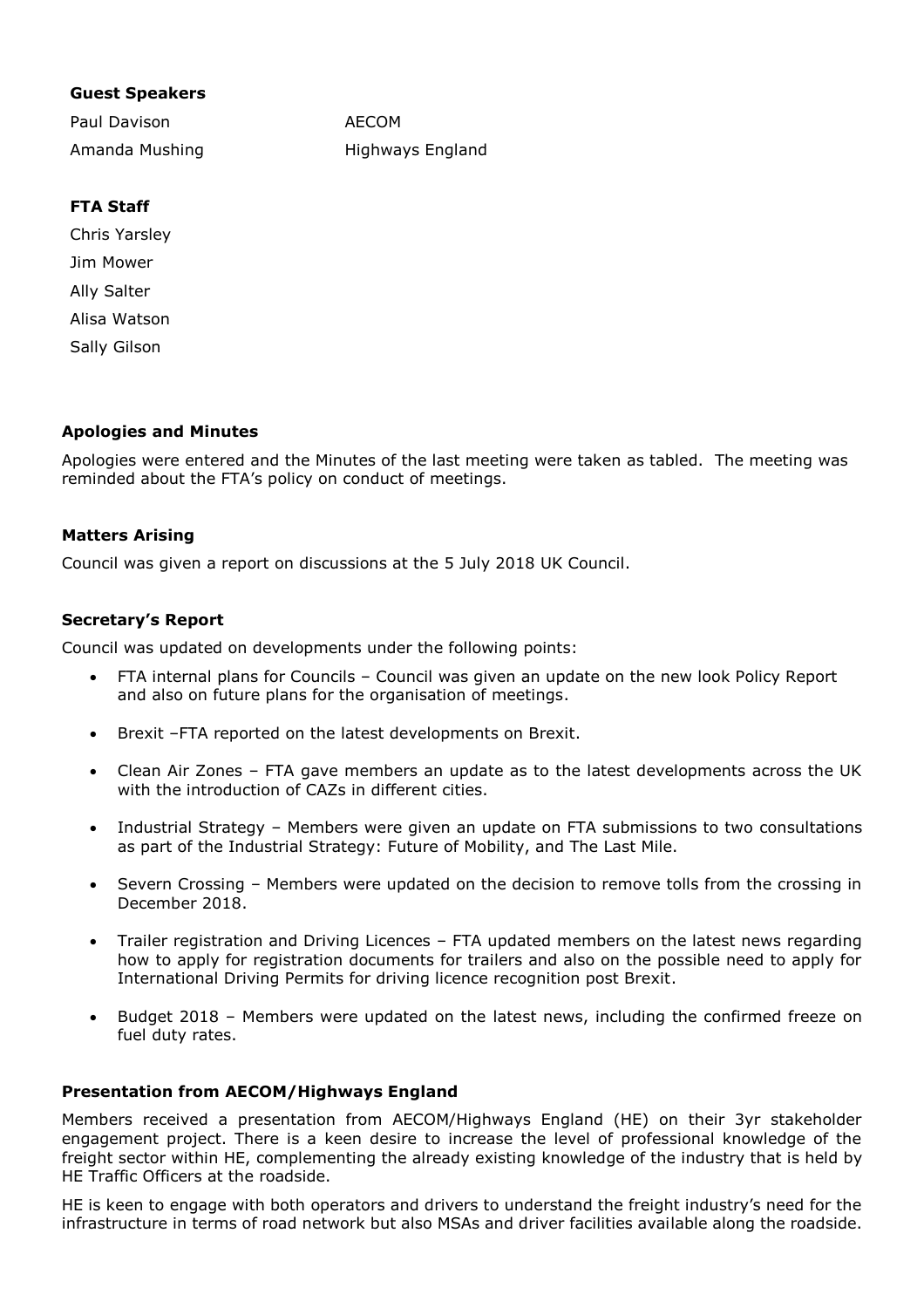After highlighting the various schemes and training programmes available (e.g. DCPC course on Smart Motorways) HE gave members their contact details and appealed to members to get in touch with them to participate in interviews and consultations to pass over views.

Members gave their views on the 3 lane WIM system being installed on the motorway.

### **Items for Discussion**

#### **Changes to DVSA Sift Policy and HGV Enforcement Targeting**

Members were given the latest information on DVSA plans for enforcement and future sifting of vehicles, whereby all Green rated vehicles would be given a full check and only Blue-rated Earned Recognition (ER) operators would be allowed to carry on.

On the first paper, members felt they wanted greater transparency on the enforcement figures. Smaller operators cannot afford to join ER, especially with a lack of any tangible 'benefits'.

On the second paper, it was felt roadside officers and then drivers both needed education/training on this however members generally felt it was a positive development for sifts to count to OCRS as this would help with their overall score.

#### **Access to EU Workforce**

Members were given an overview of the recommendations of the MAC Report, commissioned by the government, that set out a possible migration scheme for the UK in post-Brexit era.

Members were informed that a Briefing Note on the Settled Status scheme would be produced shortly.

#### **Maximum Weights and Dimensions of HGVs**

Members received a report on the status of the Longer Semi-trailer (LST) trial, whereby it appears to be that the environmental case has been proven by the results of vehicle journeys saved by the use of these trailers. Some members are now looking to renew their existing LST fleet and need to be reassured that the life of the new trailer will exceed the length of the trial, scheduled to end in 2024. FTA has now asked that the trial is brought to an end and for the trailers to be moved into general haulage and members agreed the evidence spoke for itself.

Some members active in the aggregate sector gave comments on the possible links to rail freight movements.

#### **Abnormal Loads**

Members were given a presentation of HE plans to start charging for the route planning of abnormal loads, to ensure waterborne transport was used in place of road transport wherever economically possible.

#### **Priorities for legislative change after Brexit**

Members agreed with the list of issues in the Policy Report. Other issues mentioned included ensuring that all roadside enforcers were also equipped with smart tachograph devices that were able to read the signals being sent from the new devices.

#### **Lower Thames Crossing presentation**

Members received a presentation from the Lower Thames Crossing body that explained how the proposed new infrastructure will benefit operators based in the Midlands, with better and more secure road connections to the channel ports. Members had some comments on the development and were directed to issue them in the formal public consultation that was on-going at that moment.